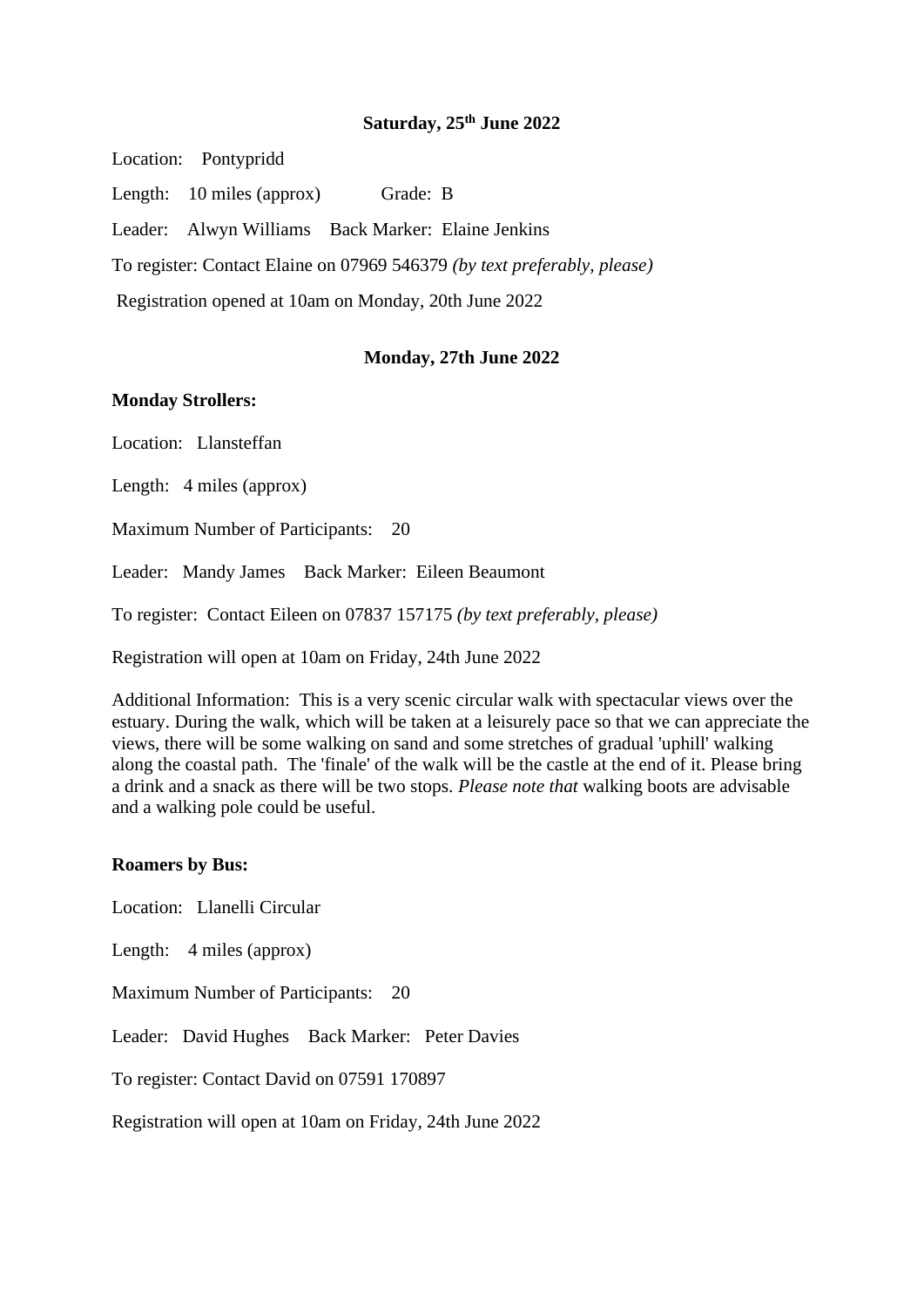# **Wednesday, 29th June 2022**

## **'STRAWBERRY TEA' WALKS**

# **Walk 1:**

Location: Burry Port / Pembrey

Length: 5 miles (approx) Grade: C

Leader: Eirwen Stephens Back Marker: Nina Clements

To register: Contact Eirwen on 07712 654423 *(by phone or text)*

Registration will open at 10am on Saturday, 25th June 2022

Additional Information: This will be a leisurely, flat walk along the canal to Penybedd where we will stop for an early lunch prior to our Strawberry Tea later in the afternoon. We will then return to Burry Port along the coastal path, stopping off at Pembrey Old Harbour to admire the views. Sturdy walking shoes should be sufficient as footwear for this walk. No dogs, please.

# **Walk 2:**

Location: Burry Port and the surrounding area

Length: 7.5 miles (approx) Grade: C+

Leader: Alwyn Williams Back Marker: Elaine Jenkins

To register: Contact Elaine / Alwyn on 07969 546379

Registration will open at 10am on Friday, 24th June 2022 *(please note: registration by text only on Saturday, please)*

Additional Information: *Please note that* it is advisable to wear long trousers.